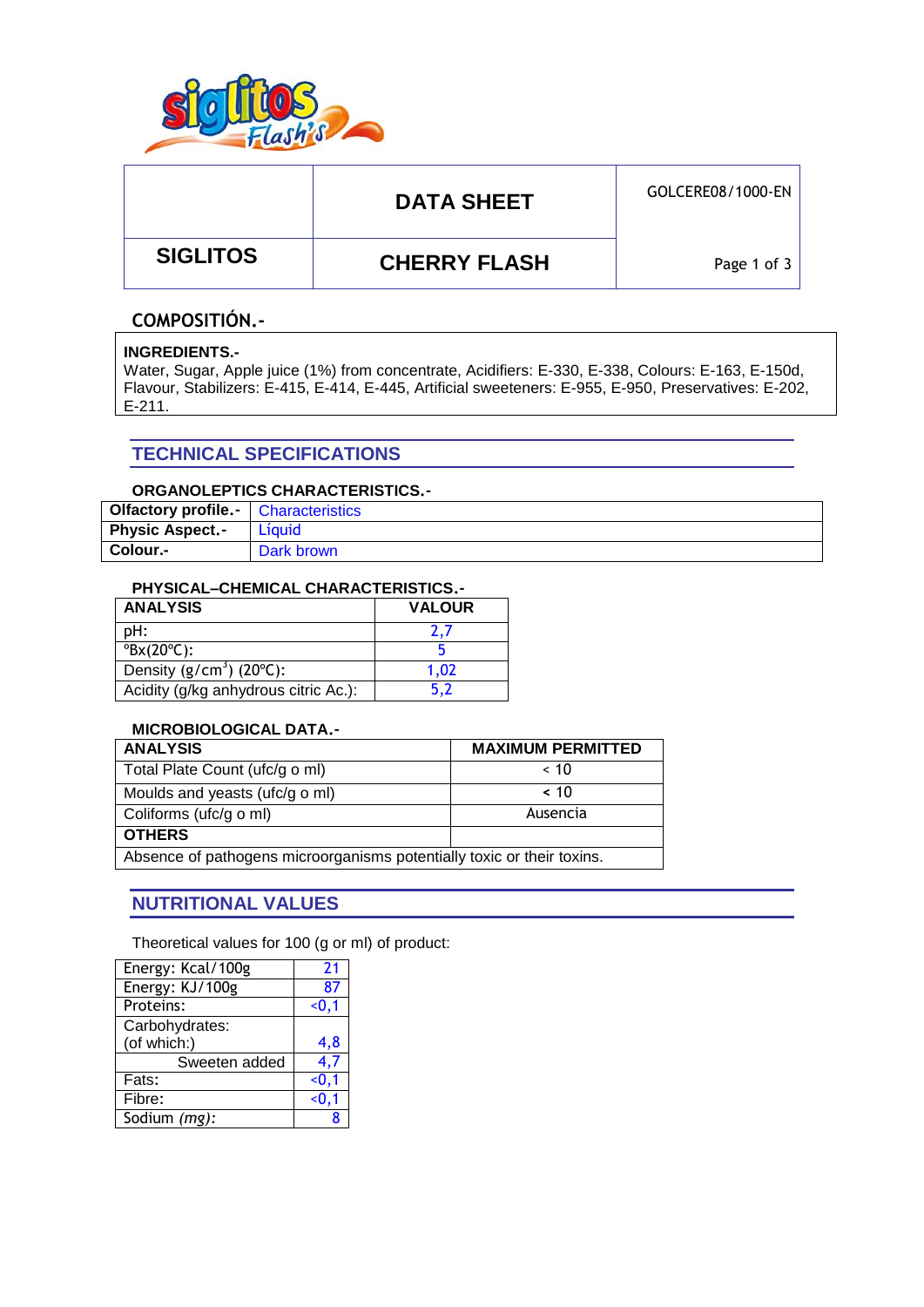

# DATA SHEET **GOLCERE08/1000-EN**

 **SIGLITOS CHERRY FLASH**

Page 2 of 3

### **DECLARATION GLUTEN's ABSENCE**

It does not contain gluten, wheat flour, oats, barley or rye and that is toxicologically safe.

### **GMO DECLARATION**

It does not contain, neither is composed, nor comes from organisms (organisations) genetically modified (for example: maize (corn), soybean, rice,..) and it fulfils the European regulations.

In consequence it is not included in the area of application of the regulation 1829/2003/CE not of the regulation 1830/2003/CE.

## **ALLERGENS DECLARATION**

The present product contains or not the following ingredients recognized as allergens by the Board (Directive) 2000/13/CE and his later modifications relative to the labelling, presentation and advertising of nourishing products:

| <b>INGREDIENT</b>                                                                                                                                                                           | <b>PRESENCE</b> |           | <b>OBSERVATIONS</b> |
|---------------------------------------------------------------------------------------------------------------------------------------------------------------------------------------------|-----------------|-----------|---------------------|
|                                                                                                                                                                                             | <b>YES</b>      | <b>NO</b> |                     |
| Cereals that they contain gluten (it is to say, wheat,<br>rye, barley, oats, espelta, kamut or his (her, your)<br>hybrid varieties) and derivative products.                                |                 | X         |                     |
| Crustaceans and products based on crustaceans.                                                                                                                                              |                 | X         |                     |
| Eggs and products based on eggs.                                                                                                                                                            |                 | X         |                     |
| Fish and products based on fish.                                                                                                                                                            |                 |           |                     |
| Mollusc and products based on molluscs.                                                                                                                                                     |                 | X         |                     |
| Peanuts and products based on peanuts.                                                                                                                                                      |                 | X         |                     |
| Soybean and products based on soybean.                                                                                                                                                      |                 | X         |                     |
| Milk and his (her, your) derivatives, included lactose.                                                                                                                                     |                 |           |                     |
| Fruits of rind, that is to say, almonds, hazelnuts, nuts<br>of walnut, cashews, pecans, Pará chestnuts,<br>pistachios, nuts of macadamia and nuts of Australia,<br>and derivative products. |                 | χ         |                     |
| Lupines and derivative products.                                                                                                                                                            |                 | X         |                     |
| Celery and derivative products                                                                                                                                                              |                 |           |                     |
| Mustard and derivative products.                                                                                                                                                            |                 |           |                     |
| Sesame seeds and products based on sesame seeds.                                                                                                                                            |                 | X         |                     |
| Sulphurous anhydride and sulphites (bigger than 10<br>mg/kg expressed in SO2)                                                                                                               |                 | X         |                     |